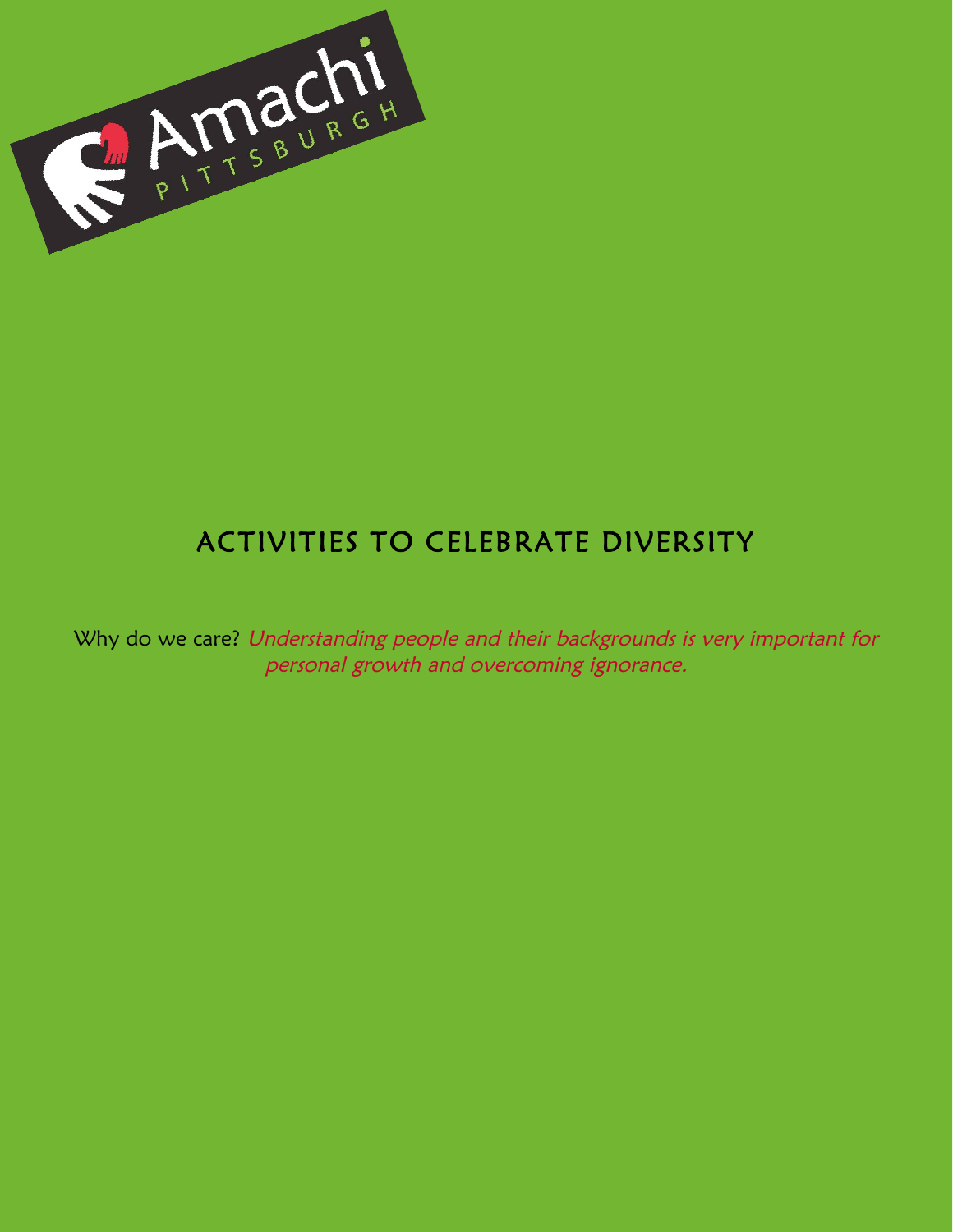### $\overline{\phantom{a}}$ ŗ  $\overline{\phantom{a}}$ I AT ME JUST BY LOOKING

#### SOURCE:

(http://www.stonehill.edu/files/resources/talusandiversityteambuild ers.pdf)

### **The Purpose of This Activity**

Ξ

This activity will allow participants to disclose some personal information that they may not have had the opportunity to share yet. The goal is to demonstrate that there is much more to a person than what comes out in face-to-face encounters.

**GOALS:** To begin to understand the importance of looking beyond appearances, encouraging selfreflection, and allowing for meaningful group dialogue. This also encourages participants to ask **meaningful questions and find out more information about their peers.**

### **Estimated Time**

2-3 minutes each participant + 15 minute debrief



### Audience: All Ages

### **How to Play**

**1.** Form a circle with chairs or sitting on the floor if participants are able.

**2.** Participants will be asked to say the following prompt: "M name is and I am from . One thing you cannot tell just by looking at me is This is important for me to tell you because  $\cdot$ ."

**3.** For students with different learning and remembering capabilities, it will be useful to write this out on a sheet of paper to pass around as a "script."

4. Demonstrate the prompt by filling it in and reciting your own to model the exercise.

**5.** Allow participants to share their own after emphasizing listening skills and respect.

### **Suggested Debriefing Questions**

- **1.** What are 1-2 words that describe what this activity was like for you?
- **2.** How did you feel when you said your statement?
- **3.** How did you decide what to share about yourself?
- 4. Did anybody else's responses surprise you? Why?
- **5.** How can you find out meaningful information about your peers in the future? What is the value in that?

### **Things to Consider**

● Participants can choose to disclose high or low risk responses. Be open to anything that participants may want to share, and encourage them to say what is important to them at the time of the activity.

• Depending on group size, you can have participants share 1-2-3 things, etc.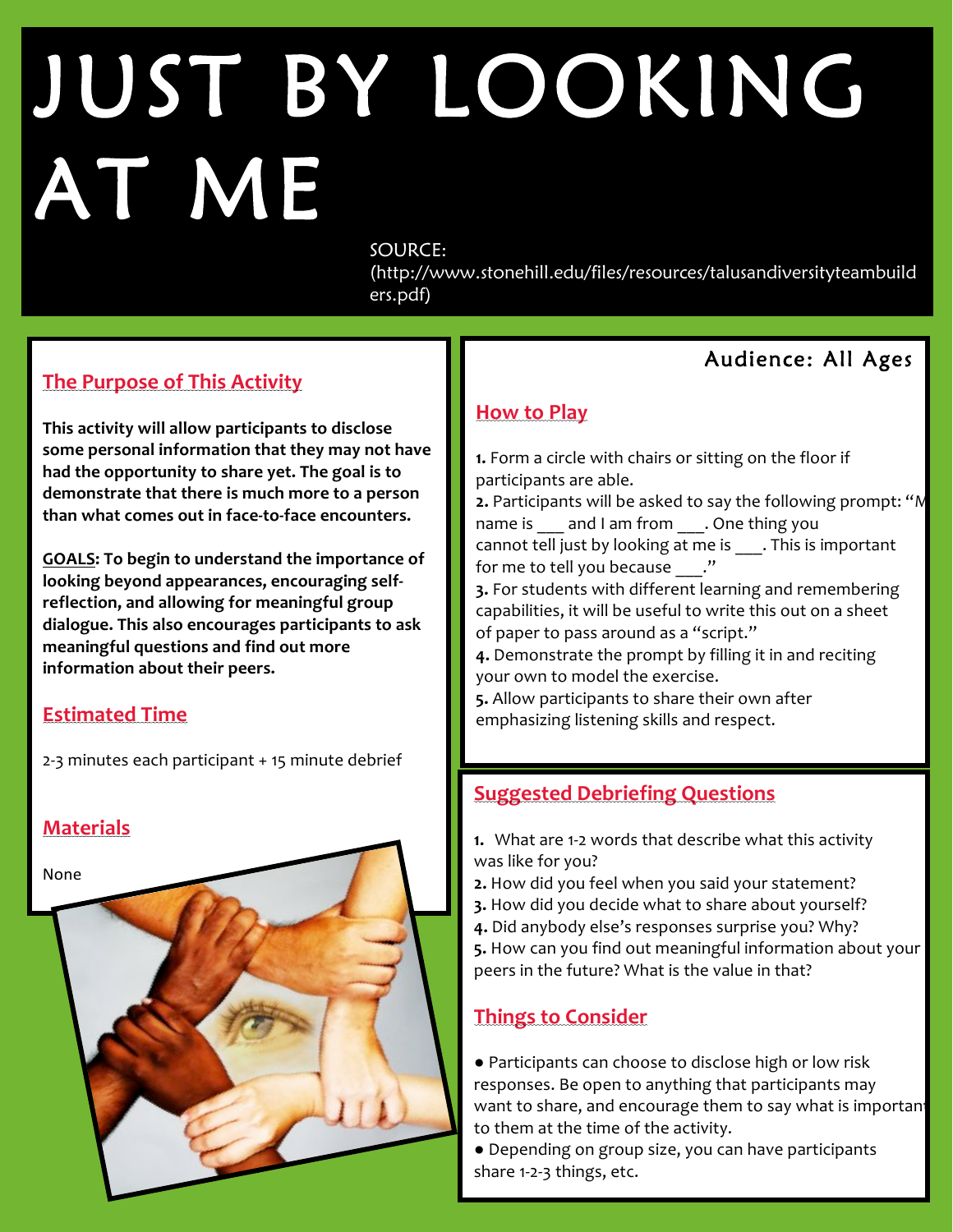# ľ What Do We Have in Common?

SOURCE: http://www.volunteerpower.com/resources/Icebreaker.asp

### **The Purpose of This Activity**

This activity will allow participants to discover similarities in each other even if they are from diverse backgrounds. The goal is to demonstrate that there is much more to a person than what comes out in face-to-face encounters. Goals: To begin to understand the importance of looking beyond appearances, encouraging self-reflection, and allowing for meaningful group dialogue. This also encourages participants to ask meaningful questions and find out more information about their peers.

#### **Estimated Time**

2 minutes each participant + 15 minute debrief

### **Materials**

None 

l

### Audience: Ages 4-12

### **How to Play**

Have everyone get in groups of three and stand in a circle. Tell them that their assignment for the next two minutes is to find five distinctive things that the three of them have in common. The three things cannot be job related or obvious (all are girls). Examples: All born in the same city, all have two siblings, all show an animal at the fair. Have the first groups that finish sit down. When the two minutes are up, tell the first three groups to introduce themselves and find out what they have in common.

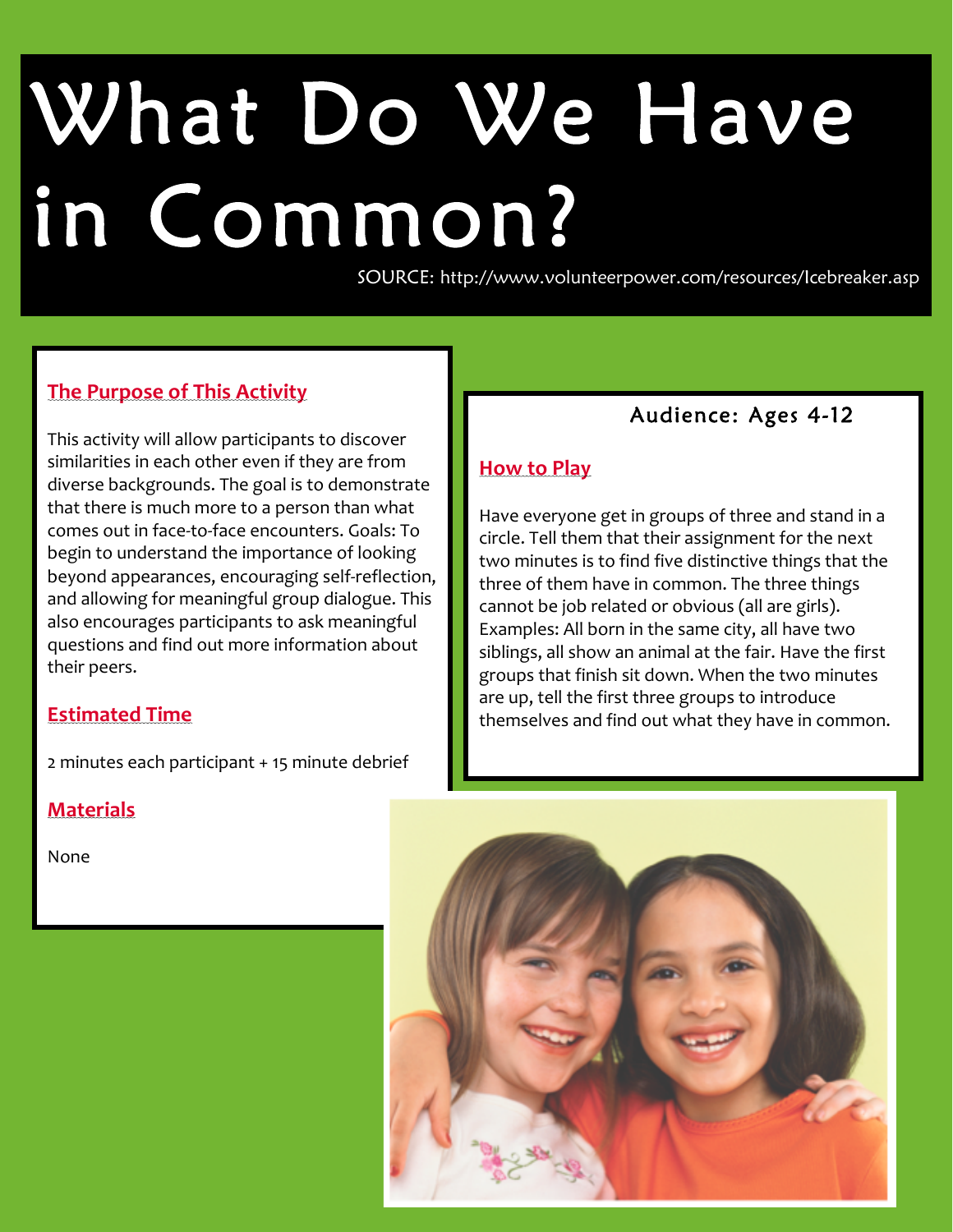### ֖֚֓ l Knots of People

SOURCE: http://www.kimskorner4teachertalk.com/classmanagement/icebreakers.html#Knots

#### $\overline{a}$ **The Purpose of This Activity**

This activity will allow participants to connect with each other from diverse backgrounds

### **Estimated Time**

2 minutes each participant + 15 minute debrief

### **Materials**

None 

i<br>I Ι

### Audience: All Ages

### **How to Play**

Divide the group into teams of 8 to 12 members. Have each person join right hands with another person in the group, but it has to be someone who is NOT standing immediately to the left or right. Then have each person join left hands with another person in the group, but it has to be someone who is NOT standing immediately to the left or right and someone other than before. Now the groups have to untangle themselves without letting go of hands. They may have to loosen their grips a little to allow for twisting and turning. They may have to step over or under other people. The first group to untangle their knot is the winner.

I

**SPECIAL NOTE:** There are four possible solutions to the knot: One large circle with people facing either direction, two interlocking circles, a figure eight, a circle within a circle.

### **Suggested Debriefing Questions**

- **1.** What was the strategy to get out of the knot?
- **2.** What has this activity taught you about others?
- **3.** Who were the leaders?